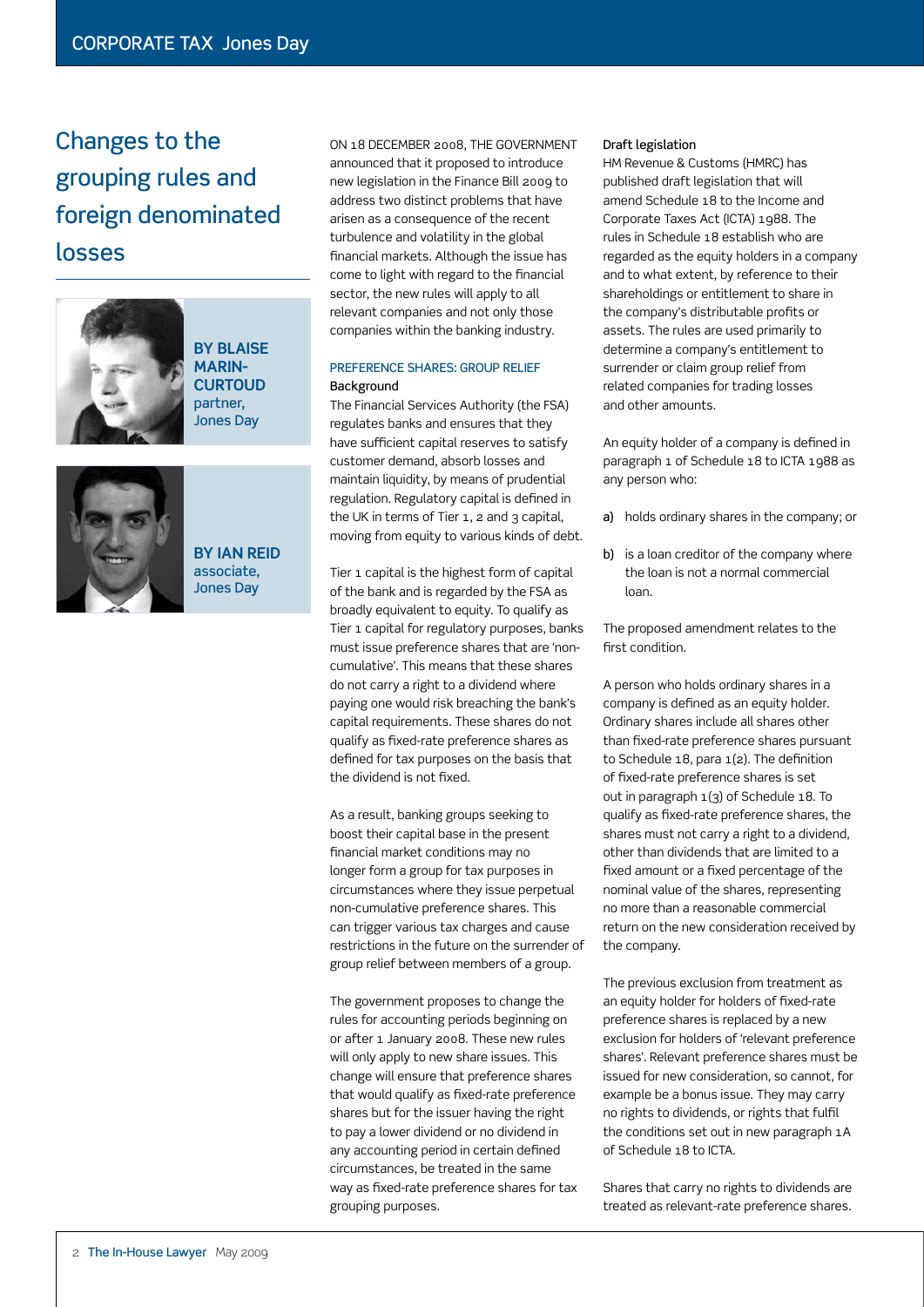Where preference shares carry a right to a dividend, they will be relevant preference shares if they fulfil the 'reasonable commercial return' condition and one of conditions A, B or C set out in the draft legislation. The reasonable commercial return condition is carried over from the definition of a fixed-rate preference share, so is unchanged. Condition A will be satisfied by shares that carry rights to a dividend and would previously have been regarded as fixed-rate preference shares. Condition B will be satisfied where the dividend payable on the shares is not fixed absolutely, but is fixed by reference to a published variable rate, either a market rate of interest such as a central bank base rate, or to an appropriate retail price index. Condition C is met in cases where condition A or B would have been met, but for the fact that the company has a right to reduce the dividends paid on the preference shares below the nominal rate in circumstances that are covered by the 'relevant circumstances' set out in the draft rules. Broadly, a company will be permitted to reduce or not pay dividends when either:

- 1) the company is in severe financial difficulties at the time the dividend is or would have been payable; or
- 2) to comply with a legal requirement or to follow a recommendation of a relevant regulatory body.

## Foreign denominated losses Background

Where a company computes its profits or losses for corporation tax purposes in a currency other than sterling, current tax rules require the company to carry forward or back any unused losses in sterling. This means that the measure of losses translated into sterling when incurred will offset a different measure of profits translated into sterling arising in a previous or subsequent accounting period. Accordingly, this leads to exchange exposure for both the company and the Exchequer.

This exposure has recently become a significant issue for several companies whose profits are computed for tax purposes in a currency other than sterling, due to exchange rate volatility. The present financial climate has brought this issue into sharp focus and it is an issue of particular concern to foreign banks trading in the UK.

In response to this, a written statement presented to Parliament by the Financial Secretary to the Treasury, dated 18 December 2008, announced the government's intention to allow companies to carry forward and back unused losses in the currency in which they were computed.

## Draft legislation

The proposed new rules seek to ensure that where a company computes its profits or losses for corporation tax purposes in a currency other than sterling, any losses carried forward to future accounting periods or back to a previous accounting period will be translated into sterling at the same exchange rate as the profits they are offsetting.

The draft legislation changes the current rules to ensure that any unused losses at the start of a company's first accounting period beginning on or after 1 January 2008 will be converted into its functional currency at the spot rate for the start of the period and carried forward in its functional currency. All future losses will be carried forward in the company's functional currency.

## Transitional rules

Transitional rules will apply where a company has unused losses brought forward at the start of the first accounting period after the commencement of these rules and those losses were computed in a currency other than sterling. In these cases, the brought-forward losses will be converted back into the currency in which they originated, although an election is available to allow companies to only apply the changes outlined above to losses incurred in accounting periods beginning on or after Royal Assent.

# WHEN ARE NON-RESIDENT TRUST companies subject to UK taxation? Background

There have been longstanding tests to determine the residence of trustees, to establish whether the trust of which they are a trustee is subject to UK tax. However, these rules were different for income tax and capital gains tax, with the result that

trustees could be UK-resident for income tax purposes but non-UK-resident for capital gains tax, or vice versa.

The Finance Act (FA) 2006 changed this position as part of the trust modernisation programme. Specifically, the government amended the trustee residence test and introduced a common test for both income tax and capital gains tax. The new legislation, s69 of the Taxation of Chargeable Gains Act (TCGA) 1992 (and for income tax, s475 of the Income Tax Act (ITA) 2007) took effect on 6 April 2007.

The rules include the provision (s69(2D) TCGA 1992 and s475(6) ITA 2007) that a trustee will be treated as a UK resident when they act as a trustee in the course of a business that they carry on through a 'branch, agency or permanent establishment' in the UK.

In practice there has been some confusion as to how these rules apply in certain circumstances. Accordingly, HMRC has issued draft guidance on the application of the residence tests in relation to overseas companies to clarify whether certain non-resident corporate trustees would be considered to be UK-resident. The draft guidance sets out several examples and highlights how HMRC would treat each of the scenarios in light of the new rules. The guidance will act as a useful aid for non-resident trustee companies and their advisers to determine whether and in which circumstances non-resident trustee companies may be treated as UK-resident.

# Branch, agency or permanent establishment

HMRC accepts that for trustees the 'branch' and 'agency' tests apply to non-corporate trustees and the 'permanent establishment' test to corporate trustees.

In deciding whether the business of a particular trust is being carried on in the course of the corporate trustee's business through a permanent establishment, HMRC will generally pay special attention to where the core activities of the trustee are carried out. Broadly, if the core activities (and not those activities that are auxiliary or preparatory) are being carried on in the UK through the corporate trustee's permanent establishment, the trustee would be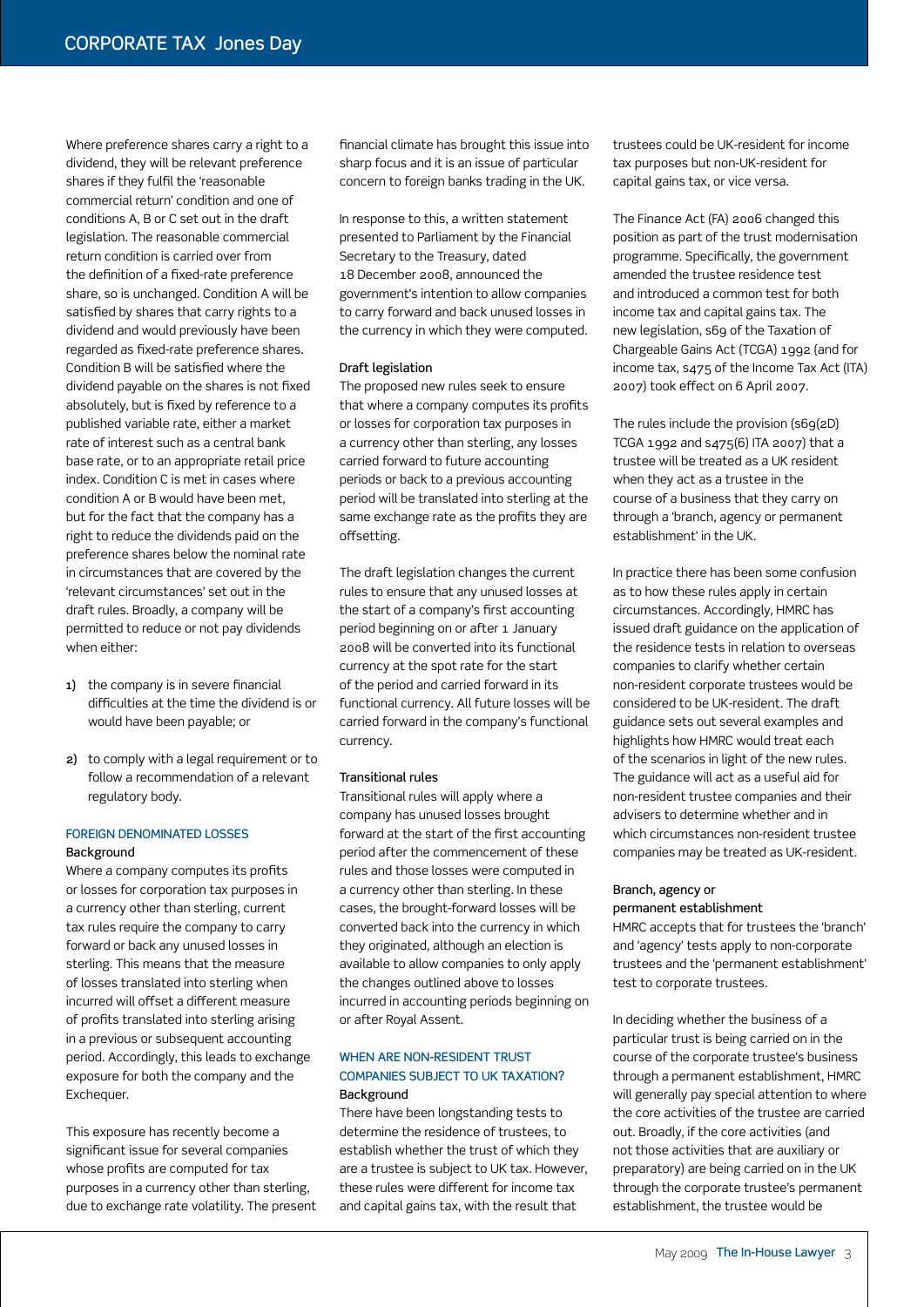treated as UK-resident for the purposes of that particular trust.

#### What are trustee core activities?

The guidance published by HMRC states that the core activities of a trustee would be regarded as including:

- i) the general administration of the trust;
- ii) the over-arching investment strategy;
- iii) monitoring the performance of those investments;

the corporate trustee is carrying on the business of a particular trust in the course of their business through the permanent establishment, HMRC will be particularly be interested in the frequency of the meetings, as well as their significance and quality.

Each case will depend on the particular facts and circumstances and whether the relevant meeting(s) will give rise to a permanent establishment will be dictated by the significance and frequency of the meeting(s).

'Where a company computes its profits or losses for corporation tax purposes in a currency other than sterling, current tax rules require the company to carry forward or back any unused losses in sterling.'

- iv) making decisions on how trust income will be dealt with and whether distributions should be made; and
- v) accounting, making tax returns and record keeping.

There are other activities that trustees carry out which are not core activities central to the conduct and management of the trust, but instead should be considered to be preparatory or auxiliary activities. These activities would generally include information-gathering meetings, such as meetings with independent agents, advisers or beneficiaries.

# Preparatory work prior to the creation of any trust

A non-resident trustee company may carry out several activities in the UK before the trust is created. Generally, introductory meetings and discussions with specialist professionals about possible trust investments and assets will be regarded as preparatory or auxiliary activities and not core activities.

Trustees carrying out duties for the administration of any trust The examples provided in the guidance indicate that when considering whether

Activities carried on for the trust other than by the non-UK-resident corporate trustee A trustee may also be treated as having a permanent establishment in the UK if activities are carried on in the UK on the non-resident corporate trustee's behalf by a dependent agent.

The activity of providing services to a non-resident trust, whether by a connected person or not, does not of itself create a dependent agency permanent establishment. It is necessary to consider the capacity in which the person provides the services to the trust on behalf of the non-resident trustee. Where the services that are provided to the trust are only those that the person is contractually obliged to provide under their agreement with the non-resident trustee and are remunerated at arm's length, then this is unlikely to create a dependent agency permanent establishment.

Whether there is a dependent agent permanent establishment will depend on the facts of the case. In circumstances where a UK subsidiary is providing services to a trust, then unless the powers granted to it by a non-resident trust company are such that it becomes a 'dependent agent with authority to do business on behalf of

the non-resident trustee', HMRC will not contend that the UK company's actions cause the non-resident company to have a permanent establishment in the UK.

UK-resident directors or other employees of a non-UK-resident corporate trustee It is also necessary to consider whether the activities of UK-resident directors or employees may result in the non-resident corporate trustee having a permanent establishment in the UK. If the UK-resident employee is not carrying out activities that would be regarded as core activities then the presence in the UK of an employee of a non-resident trust company could not, by itself, cause a non-resident trustee to have a permanent establishment in the UK.

Where the UK-resident employee does carry out trustee activities in the UK then it is possible that the non-resident trustee will have a permanent establishment in the UK. This will be the case if the employee operates from a fixed base, or does not have a fixed place but habitually acts on behalf of the non-resident trustee for the particular trust. The crucial point in relation to a dependent agent permanent establishment is whether the non-resident trustee company has in the UK a resident employee or director who has authority to conclude business on behalf of the non-resident trustee.

## Late-paid interest between connected parties Background

In July 2008 HMRC issued a consultation document on options for amending the rules in Schedule 9 to the FA 1996. These rules apply where interest payable by a debtor company to a connected person remains unpaid 12 months after the end of the accounting period, and corresponding amounts are not brought into account for corporation tax purposes. In such a case, the interest is deductible for tax purposes only when it is paid, rather than on an accruals basis in accordance with the normal loan relationships rules.

Two alternatives were suggested by HMRC for amending this late interest rule:

i) to apply the late interest rule in all cases involving connected companies, including those where the creditor company is taxed under the loan